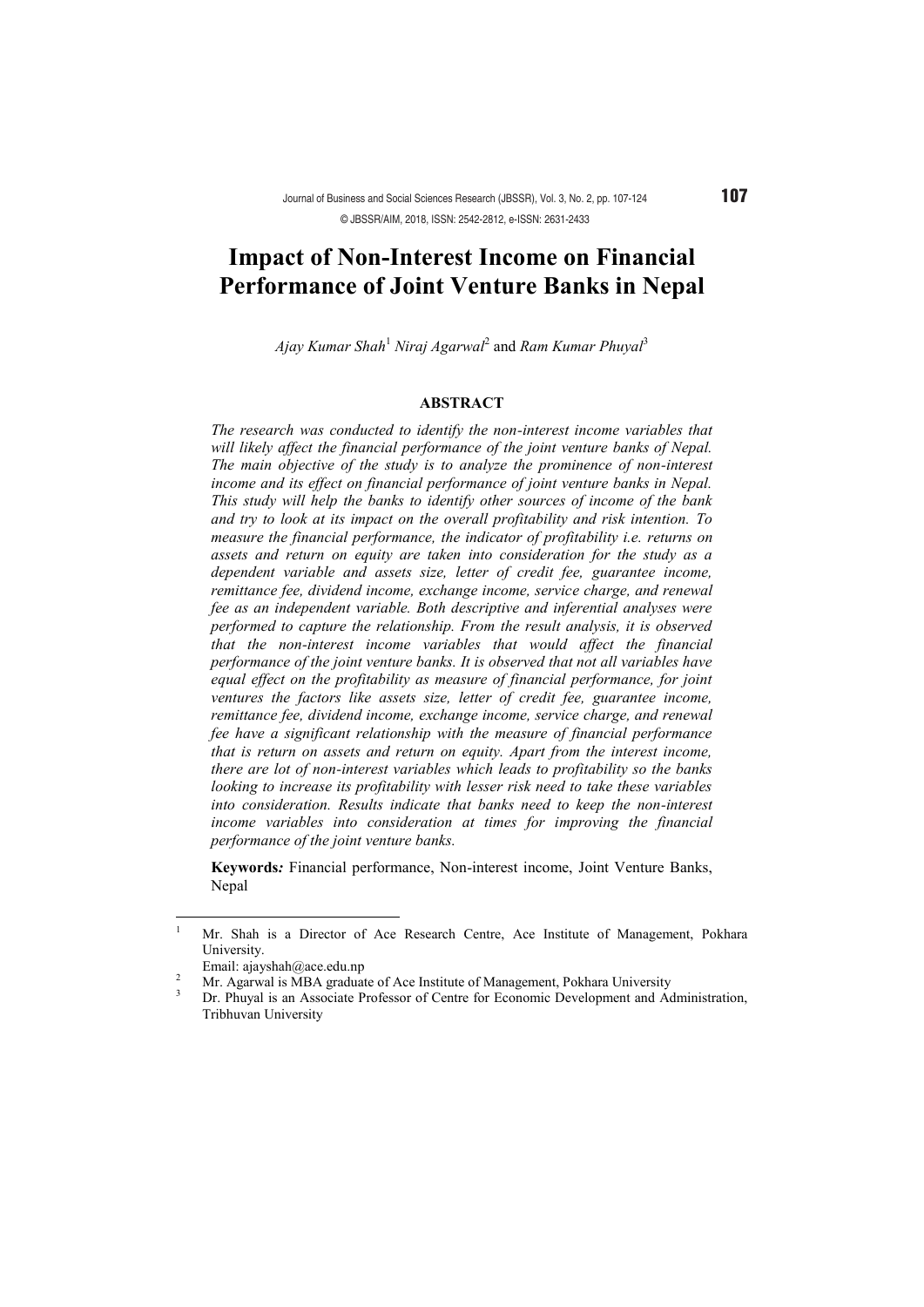#### **1. Introduction**

The globalization and financial deregulation in the banking sector prolonged the banking activities produced different diversified products and services (Raluca, 2012). The concentration on banking services in the recent year has been shifted from traditional activities to nontraditional activities (Lozano-Vivas & Pasiouras, 2010). The traditional role of commercial banks has centered on intermediation and the generation of net interest income through two core activities namely the collection of deposits on which banks pay interest and the issuing of loans for which they receive interest income (Craigwell  $\&$  Maxwell, 2005). Over the years, however, commercial banks have gradually expanded beyond their traditional role and sources of income to encompass more activities that generate the non-interest income (Sherene & Tapper, 2010). The composition of noninterest income has also changed markedly during the last few years (Feldman & Schmidt, 1999). Fee income has been mainstay so the dominant sources of noninterest income received by banks replacing the traditional mainstays of service charges and income from trust activities (Hoang, 2014).

The income that a bank receives other than interest income for such it may be the service charge penalty charges and to a much less extent, from assets sales and property leasing. The advantage of non-interest income to that of interest income is it is not affected by economic and financial market cycles and it is usually not controlled by law or regulation (Morris & Regehr, 2014). Bank and creditor income are normally derived from fees. For example of such non-interest income included deposit and transaction fees, monthly account services charges, inactivity fees, check and deposit slip fees etc. institution charge fees that provide noninterest income as a way of generating revenue and ensuring liquidity in the event of increased default rates (Gichure, 2015).A joint venture is a business arrangement in which two or more parties agree to pool their resources for the purpose of accomplishing a specific task. This task can be a new project or any other business activity (Guo, 2015). In a joint venture, each of the participants is responsible for profits, losses and costs associated with it. According to the European law, the term joint venture is an elusive legal concept better defined under the rules of company law (Nichols, 1950). In Germany, joint venture is better represented as a combination of companies (Kallianiotis, 2013).

According to the analysis of Accenture; 158 global joint venture in the banking industry between the period of 2004 and 2012 (Timsina, 2015). There is a trend which follows an increment in the use of the public utilities and private parties involved in such action of joint venture. Joint ventures in Nepal are found to be operation well and the main cause for this is the increased public confidence towards such institutions and the capital base they have with such organizations.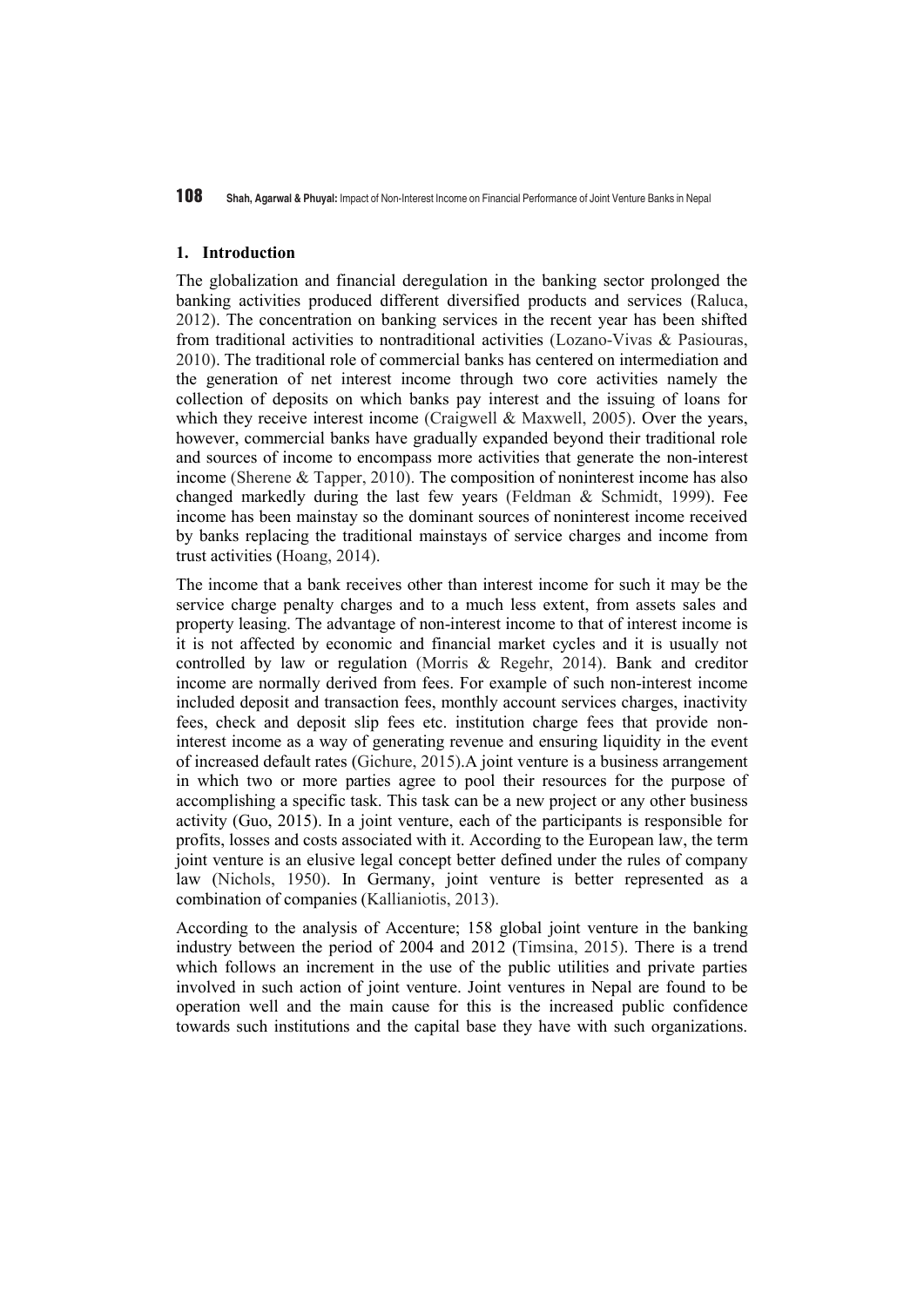Non-interest income included all other income by the bank as a result of its on and off balance sheet activities and is becoming increasingly important as the category is income from fiduciary activities for example service charge on deposit accounts, other gains and fees from trading assets and liabilities item and other non-interest income and revenue from one time transactions such as sales of a real estate owned loans, premises and fixed assets (Saunders, 2014).

Most of the Nepalese commercial banks are enjoying around half of its net income from nontraditional activities based on sale of assets, dividend income, letter of credit, guarantee commission, remittance fee, exchange income, service charge and renewal fee (Nepal, 2015). On one hand where development of the bank and such institution plays a vital role for the economic development of the nation meanwhile on the other hand if one of such organization is not able to survive then it creates a scenario of disaster in the whole economy. In fact, bank is that business which is carried out by people's money and they should bear less risk Rai et al. (n.d.). In this verge, it raises some questions such as how the bank's internal non-interest income variables such as LC fee, guarantee income, remittance fee, renewal fee, service charge, p/l of sale of assets, exchange income and dividend income are related to the profitability of bank? Do the variables of non-interest income significantly affect the financial performance of the bank? To answer these questions an analysis of the present balance sheet of the JV banks in Nepal need to be done. Such analysis may become an exemplary lesson to existing as well as new JV banks. Therefore, it is always essential to know the financial vulnerability of such banks. The changes in the interest rates and the increasing trend of default are making banks vulnerable to risk of bankruptcy. Therefore, the main objective of the study is to analyze the status of non-interest income and its effect on financial performance of the joint venture banks. Further, this study aims (i) to identify the position of profitability of the joint venture banks and sources of their income, (ii) to examine the relationship between the various non-interest income sources and bank performance and (iii) to analyze the effect of the selected non-interest income variables with financial performance of the joint venture banks of Nepal. It is believed that the outcome of this study helps banks to identify other sources of income of the bank and try to look at its impact on the overall profitability and risk intensity of such institution.

There are stakeholders in the bank having their own interest and desire and the main responsibility of the bank is to keep them satisfied. This study is believed to provide a mirror view into important factors such as debt equity ratio, return on shareholder's equity, earning per share, which are of a bigger concern to the shareholders. Comparison of the joint venture banks in terms of these factors provide the shareholders, creditors or any other stakeholders with an idea of the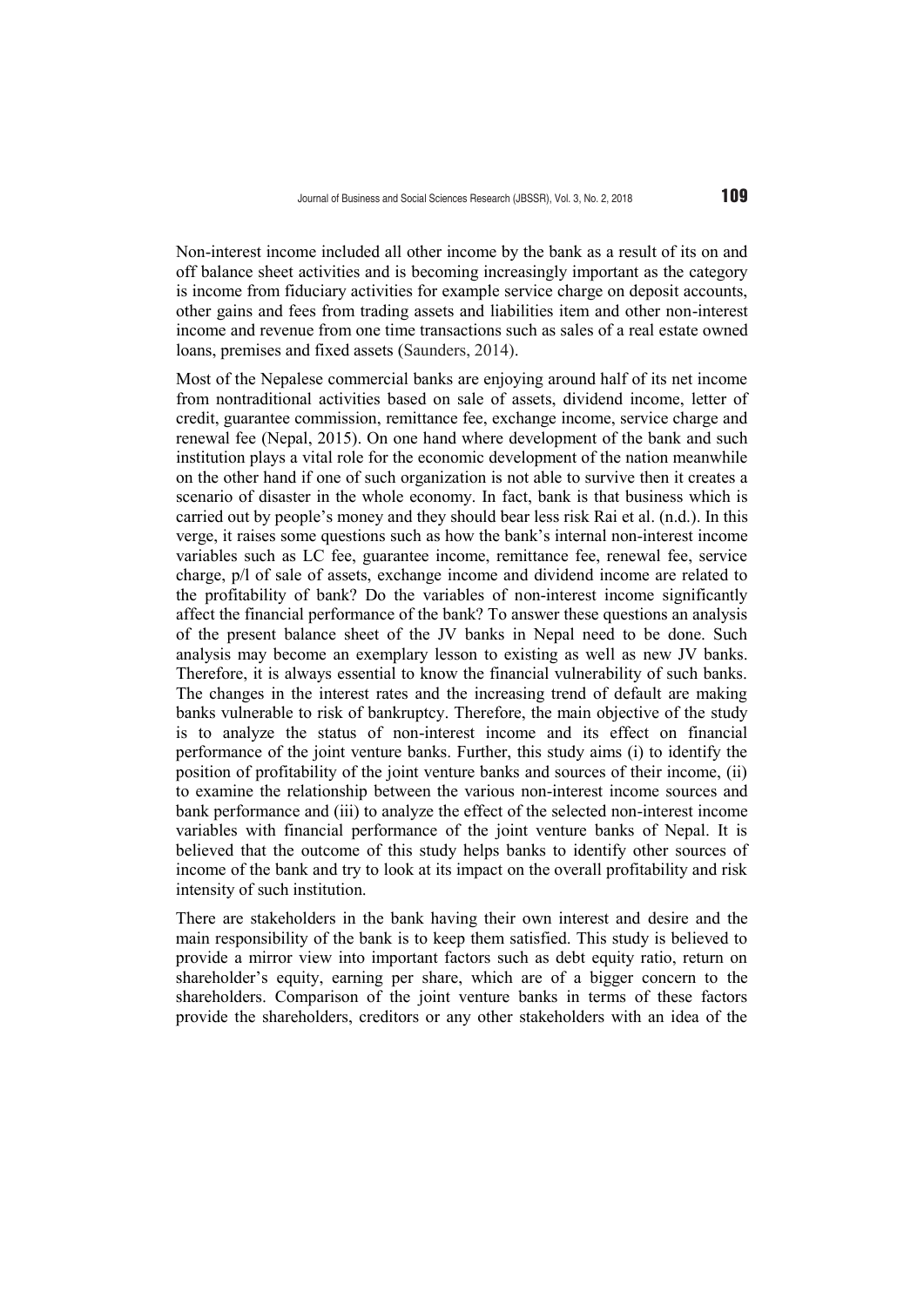financial soundness and capital management of the bank as compared to others and help shape their investment decisions in those banks. Besides all banks also know their position in the management of risk factors, it is also believed that the study provides banks indirectly their effectiveness in providing services and how efficiently they have been able to collect all the charges from their customers.

Relevant literature is reviewed in second section of the article. A research methodology and research tool used is explained in third section and data analysis and interpretation is done in forth part of this article. Finally, conclusion from the research included in fifth section.

# **2. The Methodology**

# **2.1.Theoretical Framework**

This research is based on the assumptions on the study conducted by De Young and Rice (2004) which has used the regression model to analyze the relationship between non-interest income and financial performance of commercial banks using independent variables like service charge on deposit account, fee income from fiduciary activities, other non-interest income, market conditions, technological changes with dependent variables as ROA and ROE. These both measures help to determine the profitability.

Non-interest income (NII) is the bank's income mainly from service and penalty charges and to a much less extent from asset sales and property leasing. Unlike interest income, this income is largely unaffected by economic and financial market cycles and is usually not controlled by law or regulations. It is any income that bank earns from activities' other than their core intermediation business from their investments. Banks seek to increase non-interest income because it is considered to have traits that make it different from interest income and thus desirable. In particular, non-interest income could lead a bank to be less risky if it leads to greater diversification. It is calculated as:

NII= Exchange Income + Other Income + Other Operating Income + Commission and Discount

The independent variables and dependent variables of the study are presented in table 1.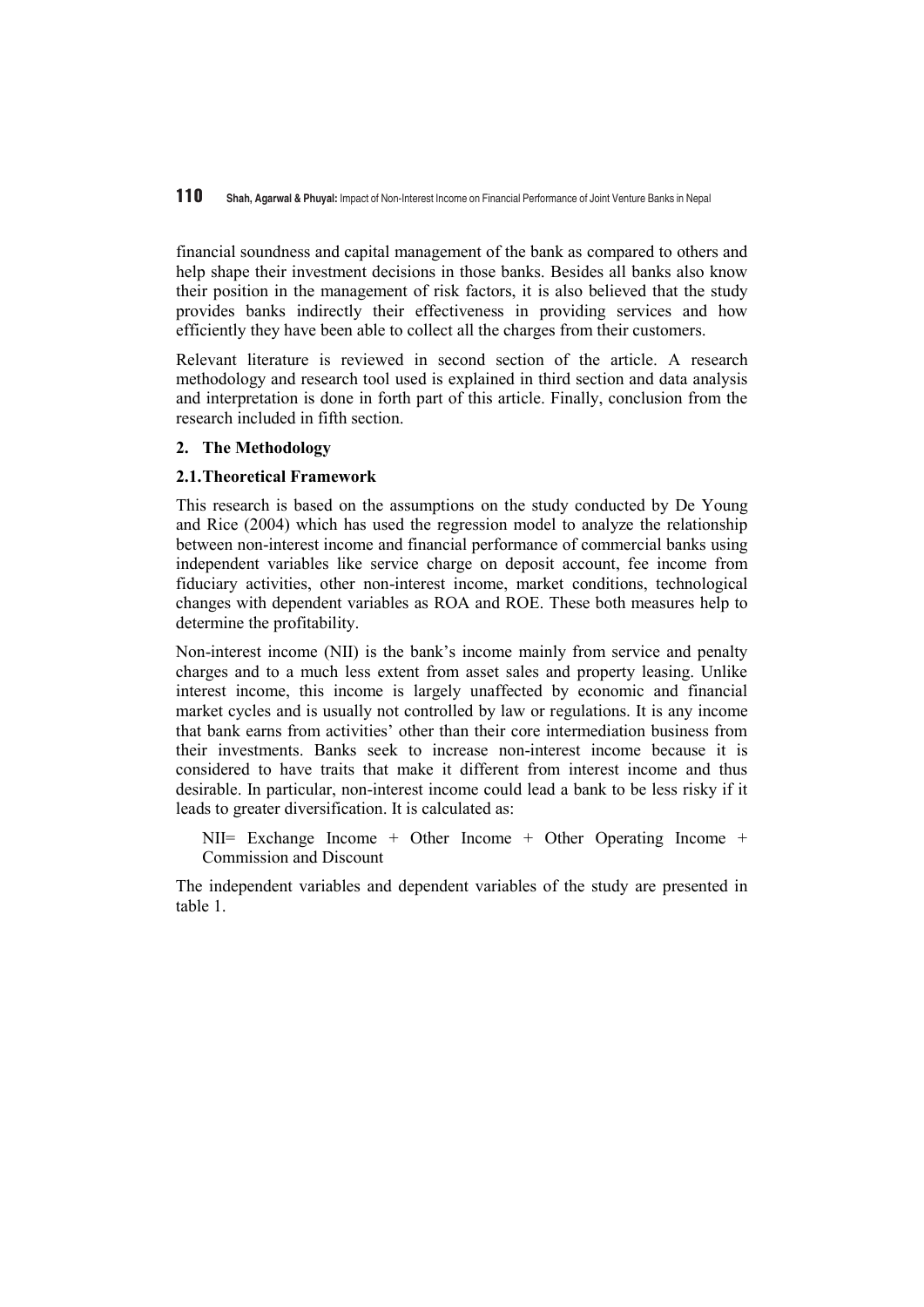*Figure 1:* Conceptual Framework



#### **2.2.Specification of Variables**

There are certain variables which are used during the research which are as follows:

## **2.3 Dependent Variable**

**Return on Asset (ROA):** Return on asset is an indicator of how profitable a company is relative to its total assets. ROA gives an idea as to how efficient management is at using its assets to generate earnings. It is referred to as "return on investment". ROA tells you what earnings were generated from invested capital or assets. ROA for public companies can vary substantially and will be highly dependent on the industry. This is why when using ROA as a comparative measure, it is best to compare it against a company's previous ROA number or the ROA of a similar company. It is calculated as:  $ROA = (Net Profit/Total Assets) *$ 100.

**Return on Equity (ROE):** Return on equity is the amount of net income returned as a percentage of shareholder's equity. ROE measures a corporation's profitability by revealing how much profit a company generates with the money shareholders have invested. It is a measure of how well a company uses investment to generate earning growth. It is especially used for comparing the performance of companies in the same industry. It is expressed in percentage and calculated as: ROE= (Net Income/ Shareholders Equity) \* 100.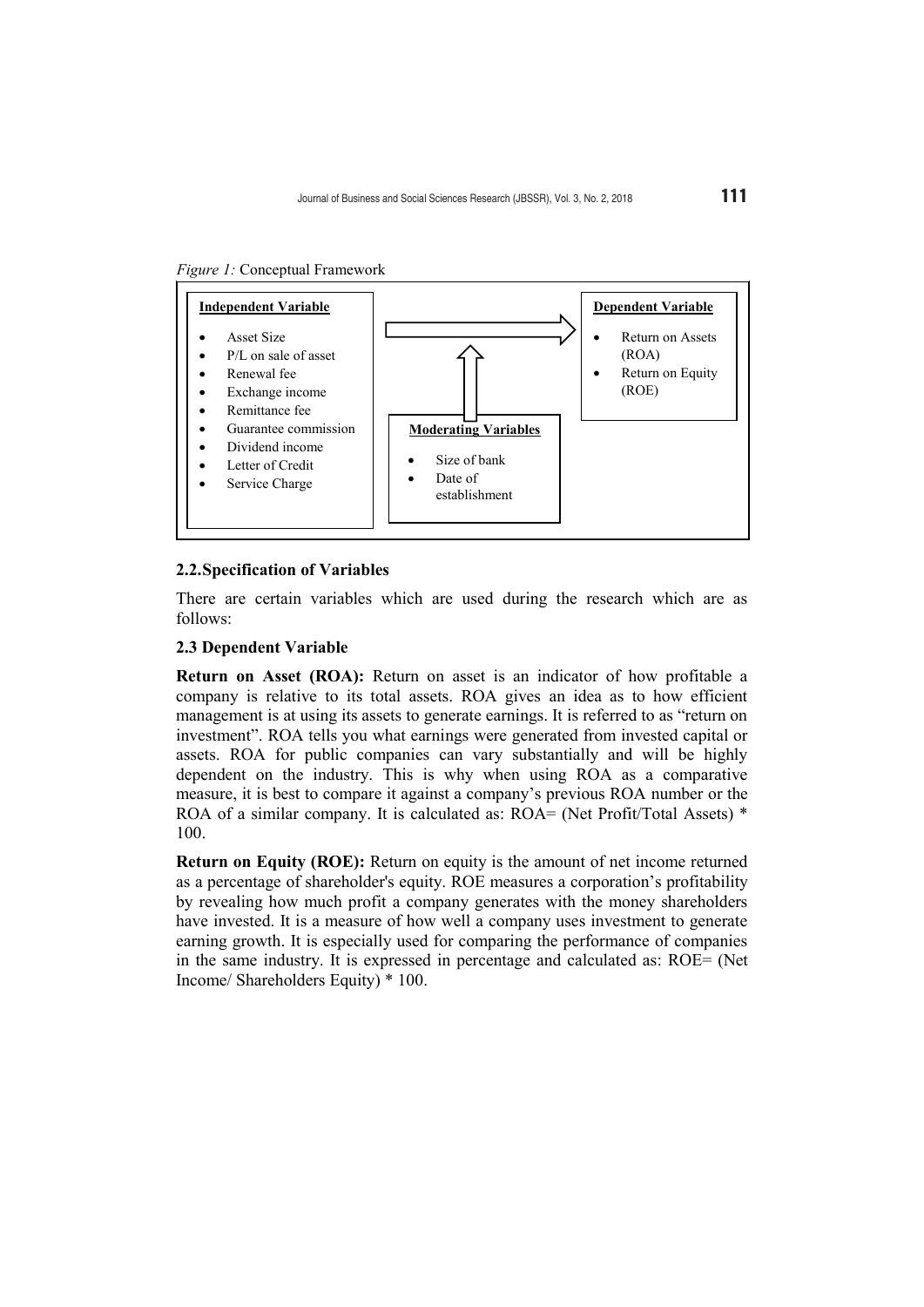#### **Independent Variables**

**Profit/Loss on Sale of Assets:** Profit/loss on sale of assets of commercial bank is defined as the profit or loss of land and building and assets owned by commercial bank. The assets are classified as land, vehicles, buildings, intellectual property and default loan property. The profit is earned when the market price is greater than the cost price owned and loss vice versa. A gain resulting from selling an asset at a price higher than the original purchase price. **Dividend Income:** Dividend income is earned from the dividend paid by company listed in Nepalese market. As per NRB directives, commercial bank can invest in insurance companies, hydropower, microfinance, hotels and other manufacturing companies' listed. **Letter of Credit:**  Letter of credit means an instrument issued by a bank to another bank instructing to accept the check, draft, or bill of exchange drawn by specified person up to the limit of specified amount. It includes Telex or communication charges to buyers bank couriers, postage reimbursement bank charge, controllable fee and buyer's letter of credit. **Guarantee Income:** A contract of guarantee is a contract to perform the promise or discharge of liability of third person in case of his default. In other words, if the debtor fails to settle a debt the bank will cover it. This is the commission for the bank on the behalf of being guarantee. Bank guarantee is generally of two types: financial and performance guarantee. **Remittance Fee:**  Remittance transaction includes a fee charged by the sending agent who is paid by the sender and a currency conversion fee for delivery of local currency to the beneficiary in recipient country. In such transaction money transfer operators require the beneficiary to pay a fee to collect remittances. This fee may be charged to account for frequent exchange rate movements. **Size of the Bank**: It generally covers the area and size of the business it has occupied. It mainly deals with the market size and exposure of its business in the market. It also deals with the number of employees it has employed and its share in the industry. **Exchange Income**: Exchange income is the income earned from purchase and sale of foreign exchange or the acts of borrowing, giving credits and of accepting or providing foreign exchange in any manner. In finance an exchange rate between two currencies is the rate at which one currency will be exchange for another. The commercial bank earns income through the fluctuation in exchange rate and book up foreign currency. **Service Charge**: It is a fee incurred by a company for the expenses associated with its account transaction. The term service charge covers all charges and fees made by a bank to their customers. In common parlance, the term often relates to charges in respect of loan and services it renders. These charges may take many forms including (i) Monthly charges for the provision of the account (ii) Charges for specific transactions or service processing fee (iii) Interest in respect of overdrafts and (iv) Charges for exceeding authorized overdrafts limits or making payments where no authorized overdraft exists. **Renewal Fee**: it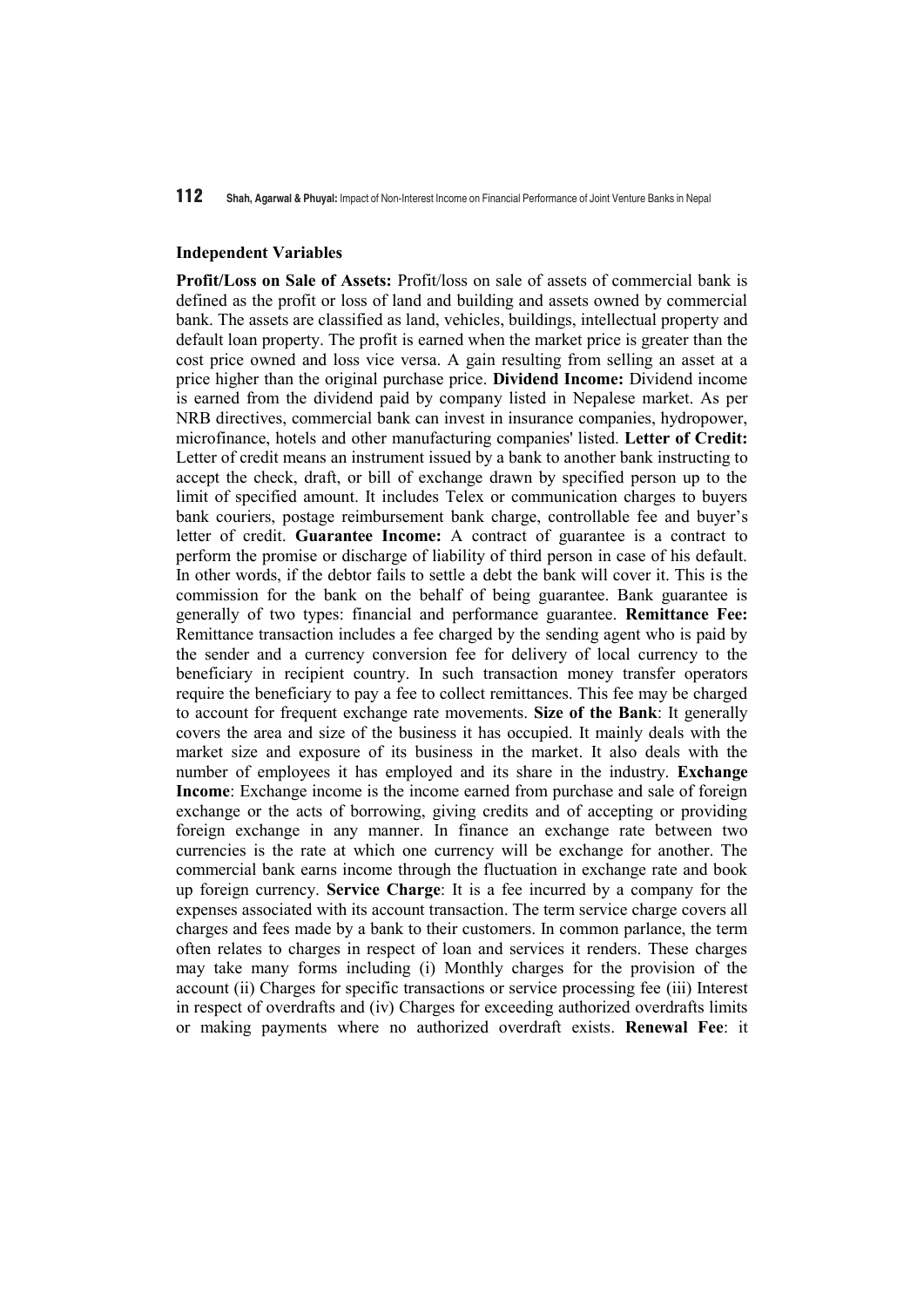comprises of renewal of overdraft account, loan, account renewal, insurance renewal, card renewal and other services rendered through commercial bank.

#### **2.3.Model Specification**

Multiple linear regression attempts to model the relationship of joint venture banks of Nepal with the internal variables of profitability.

ROA= 
$$
\beta_0
$$
 + $\beta_1$ AS + $\beta_2$ LC + $\beta_3$ RM + $\beta_4$ SC + $\beta_5$ RF + $\beta_6$ EI+  $\beta_7$ SOA+  $\beta_8$ DI + $\beta_9$ GI +  
e........(i)

ROE=  $\alpha_0 + \alpha_1 AS + \alpha_2 LC + \alpha_3 RM + \alpha_4 SC + \alpha_5 RF + \alpha_6 EI + \alpha_7 SOA + \alpha_8 DI + \alpha_9 GI$  $+ e$ …….. (ii)

Where, ROA= Return on Assets, ROE= Return on Equity, AS= Asset Size, LC= Letter of Credit Fee, RM= Remittance Fee, RF= Renewal Fee, SC= Service Charge, EI= Exchange Income, SOA= Profit or loss on sale of asset, DI= Dividend Income, GI=Guarantee Income,  $\beta_1 \beta_2 ... \beta_9$  = Coefficient of selected bank variables with ROA,  $\beta_0$  = Regression Constant with ROA,  $\alpha_1 \alpha_2$  ………...  $\alpha_9$  = Coefficient of selected bank variables with ROE,  $\alpha_0$  = Regression Constant with ROE and e= Stochastic Term.

#### **2.4.Research Design and Plan**

The study is confined to the joint ventures banks in the banking sector. Currently there are 7 joint venture banks in operation in Nepal with their branches located in different parts of the country. Out of the population of 7 joint venture banks, each and every joint ventures bank is selected as samples. The banks selected as to be studied for this research are Everest bank, Himalayan bank, Nepal SBI bank, Standard Charter bank, NMB bank, NABIL bank and Nepal Bangladesh bank These banks are taken into consideration as they are the joint ventures of other banks across the globe. Such banks are the banks of Africa, South Asia and Europe. Data for 10 years taken for 5 joint venture banks and data for The NBBL is taken for just 5 years because of the unavailability of the schedule part of the annual report. Also the data for NMB bank is taken for 9 years only as the initial period is went into transformation from finance company to commercial bank.

Particularly the joint venture banks are selected because in the current context with the activities like mergers going on, in order for commercial banks to meet the capital requirement of 8 billion, the joint venture banks have seemed to be well off in doing so without much of the trouble. Also selecting the joint venture would mean how they would function in the future context in regards to the increased capital requirement with relation to their profits considering there proportion of non-interest income. As there are 28 commercial banks at the moment, selecting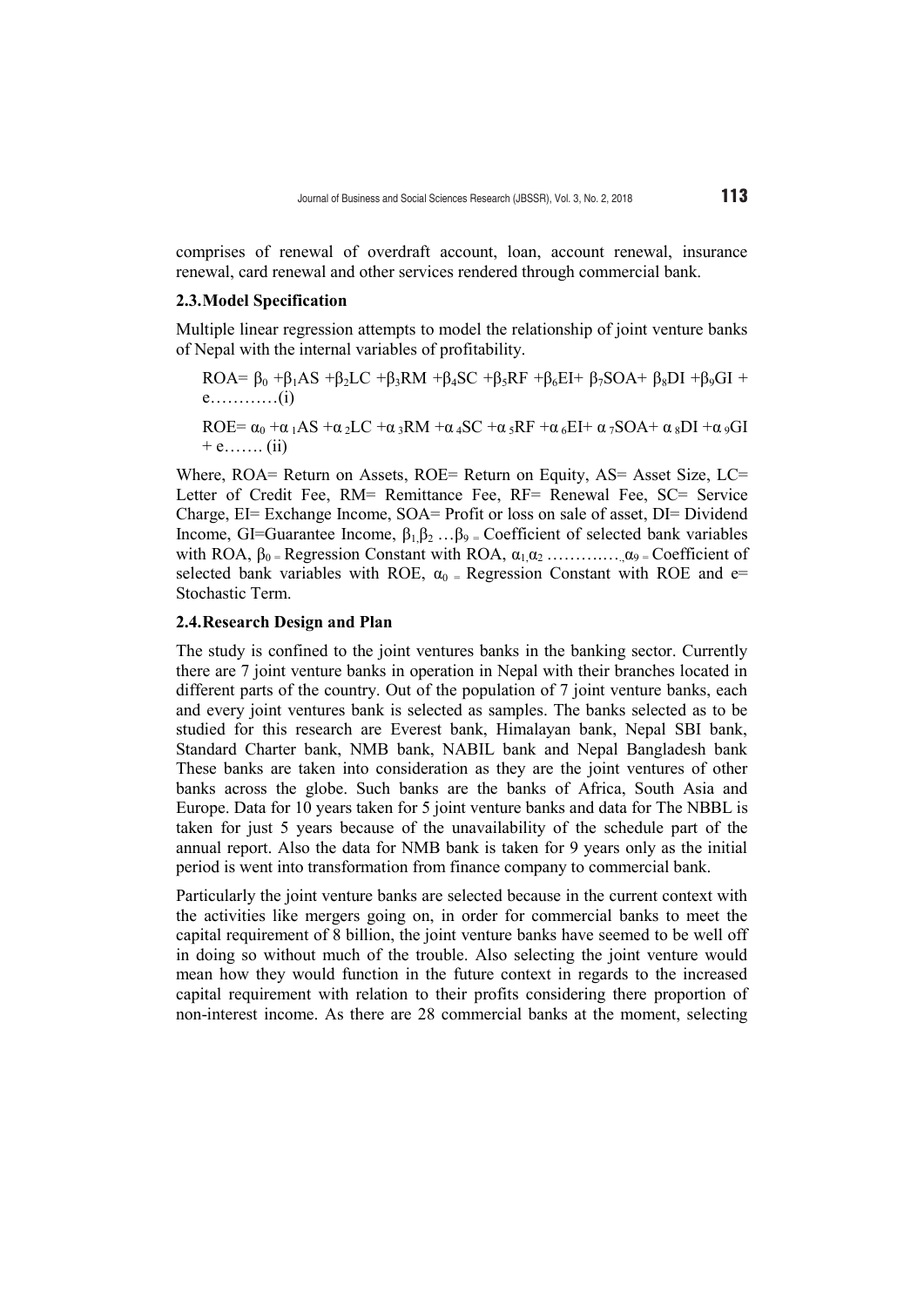the joint venture banks only will help to look at a particular segments which can help to deal with the detail study of the particular segment with ease and more focus rather than the entire "A" class banks. The joint ventures are selected to know about their financial and economical soundness.

All the joint venture banks are studied and compared. The data are collected from the secondary sources such as balance sheets, profit and loss accounts from fiscal year 2005/6 to 2015/16. The researcher has used analytical and descriptive study methods with the help of appropriate statistical or financial tools.

The data collected is to be arranged and managed in MS Excel so that it can be further used in SPSS version 20 for analyzing the data. The data in MS excel is presented in percentage or ratio form and analyzed using various ratio, trend analysis techniques and correlation analysis.

Validity and Reliability are the two crucial factors that play a vital role throughout the study i.e., since designing of the study till examining the study. For the secondary data analysis, multi co-linearity, normality test and autocorrelation have been carried out along with cross checking of data to check the reliability and validity of data. Variance Inflation Factor (VIF) will be checked for the selected variables. The reliability of a measure indicates the stability and consistency with which the instrument is measuring the concept and helps to access the goodness of a measure.

Since the study requires to know the relationship between variables for which the hypothesis testing, ANOVA, normality test, and multiple regression analysis is done so as to derive the inferential information that will help in obtaining the outcome of the study. Tables will be used as the output of SPSS and will be analyzed as per the data that is inputted.

# **3. Result and Discussion**

# **3.1.Trend Analysis of the variables**

All the variables dependent (ROA and ROE) and independents (Asset Size, Letter of Credit Fee, Guarantee Income, Remittance Fee, Service Charge, Renewal Fee, Exchange Income, P/L on sale of Assets and Dividend income) in joint venture have been continuously increasing throughout the study time period, although the rate varies from year to year. The average ROA shows steady increase for the time period taken into consideration for the study. The minimum average ROA being 1.70% on 2065/66 and the maximum is 2.29% on 2069/70. On the other hand, ROE average shows steady decrease for the same time period. The minimum average ROE being 18.77 on 2071/72 and the maximum is 26.99 on 2063/64. The trend of ROA and ROE is presented in figure (2).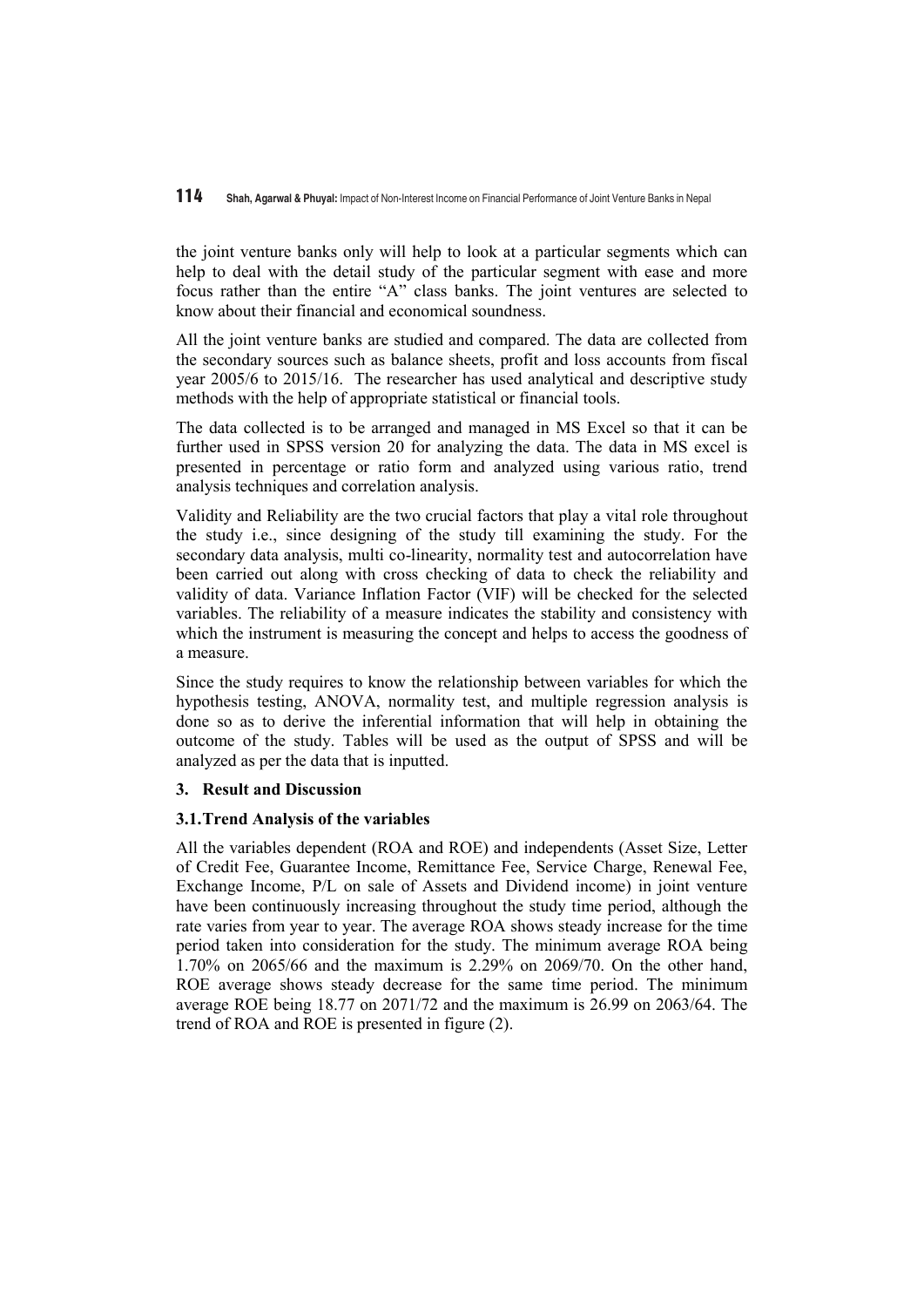The average asset size shows that there is a steady increase in the asset size for the banks till the year 2069/70. However, the asset size is increasing rapidly beyond the point 2069/70 through 2072/73. The minimum average asset size being Rs 24.94 billion on 2063/64 whereas the maximum is Rs 86.58bn on 2072/73. Similarly, the average **Letter of Credit Fee** shows steady increase throughout the year taken into consideration for the study. The minimum average LC fee being Rs 22.88 million on 2063/64 and the maximum is Rs 48.39 million on 2072/73. Further, the average **Guarantee Income** shows steady increase till the year 2067/68 and beyond this point the guarantee income for commercial banks is increasing at a rapid scale till2072/73. The minimum average guarantee income being Rs 22.99 million on 2063/64 and the maximum is Rs 123.47 million on 2072/73. On the other hand, the average **Remittance Fee** shows steady increase for the time period taken into consideration for the study. The minimum average remittance fee being Rs 29.70 million on 2063/64 and the maximum is Rs 56.82 million on 2072/73.

The average **Service Charge** shows steady increase for the time period till 2065/66 but beyond that point the service charge have increased exponentially till 2072/73 for time period taken into consideration for the study. The minimum average service charge being Rs 21.94 million on 2063/64 and the maximum is Rs147.17 million on 2072/73. Also, the average **Renewal Fee** shows steady increase for the time period till 2066/67 but beyond that point the service charge have increased exponentially till 2072/73 for time period taken into consideration for the study. The minimum average renewal fee being Rs 25.09 million on 2063/64 and the maximum is Rs 99.91 million on 2072/73. Similarly, the average **Exchange Income** shows steady increase for the time period taken into consideration for the study. The minimum average exchange income being Rs 154.92 million on 2063/64 and the maximum is Rs 346.94 million on 2072/73. Addition to this, the average **P/L on sale of assets** shows steady increase for the time period till 2068/69 and then it decreased for a couple of years to end with Rs 13.95 million for the year 2072/73.taken into consideration for the study. The minimum average exchange income being 5.59 million on 2063/64 and the maximum is Rs 15.04 million on 2071/72. Finally, the average **Dividend Income** shows steady increase for the time period till 2069/70 and then it increased rapidly till 2072/73. The minimum average dividend income being 0.43 million on 2063/64 and the maximum is Rs 17.70 million on 2072/73.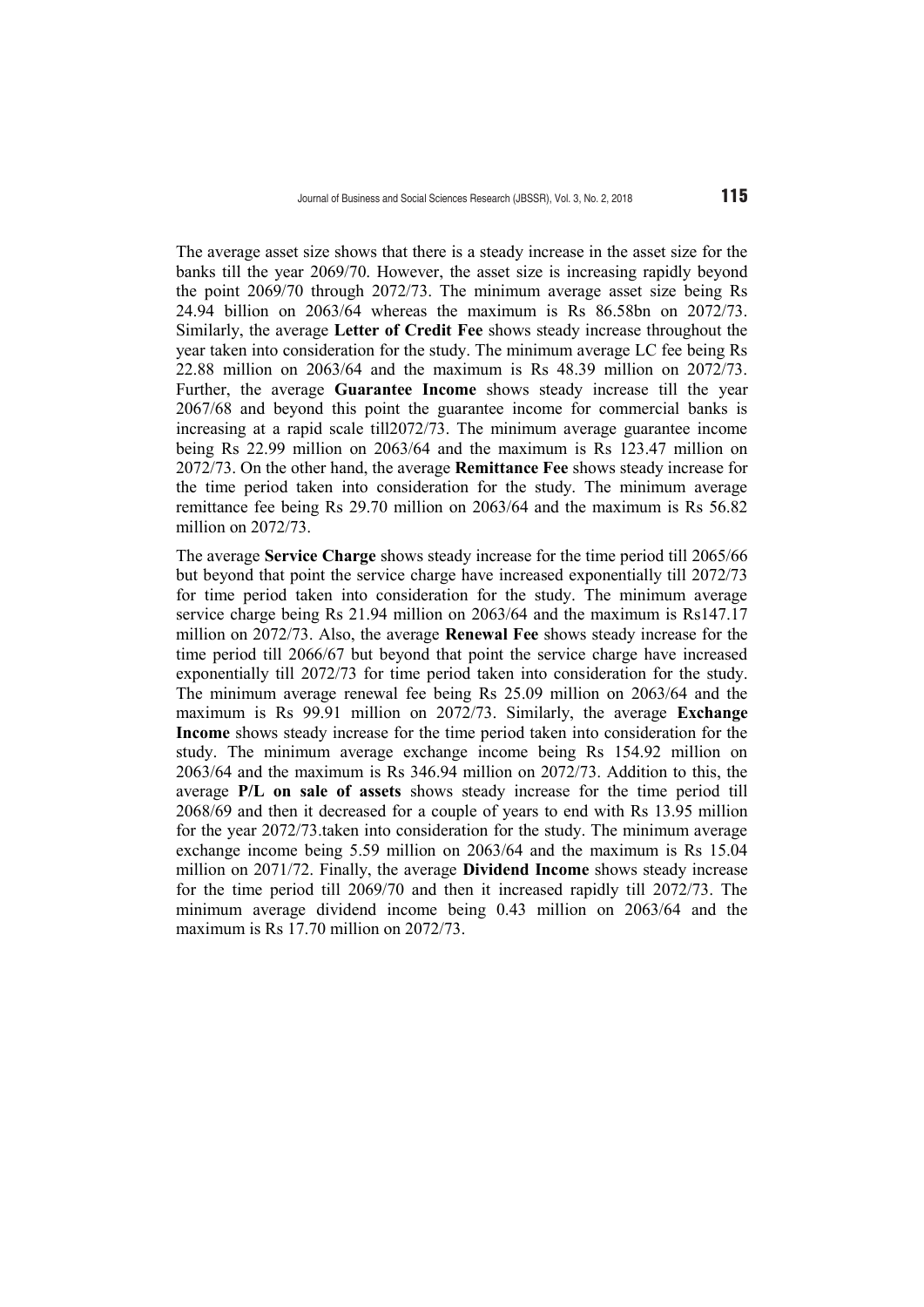

*Figure 2:* ROE and ROA

# **3.2.Descriptive Statistics**

The selected variables both dependent and independent are statistically observed and described. Descriptive analysis was conducted to observe the trend of the time series data to be used in the economic analysis model of the dependent and independent variables. The table above describes about the descriptive statistics of various dependent and independent variables taken into consideration for the study. For the dependent variable like ROA and ROE, the yearly index are 1.93% and 21.97% during the period of 2063/64 to 2072/73 with recorded standard deviation of 0.71 and 7.45 respectively implying a medium volatility in commercial banks.

Table No. 1: *Descriptive Statistics for various Variables*

| Tuble Tw. 1. Descriptive Blutistics for various rariables |               |                 |                |                |  |  |  |
|-----------------------------------------------------------|---------------|-----------------|----------------|----------------|--|--|--|
| Particulars                                               | Minimum       | Maximum         | Mean           | Std. Deviation |  |  |  |
| Asset Size                                                | 8,927,891,620 | 127,300,195,373 | 49,395,789,053 | 26,079,987,176 |  |  |  |
| Letter of Credit Fee                                      | 15,350        | 95,666,333      | 32,790,982     | 20,660,280     |  |  |  |
| Guarantee Income                                          | 201,045       | 376,977,047     | 61,727,728     | 66,260,915     |  |  |  |
| Remittance Fee                                            | 34,854        | 118,624,131     | 44,965,792     | 29,924,338     |  |  |  |
| Service Charge                                            | 3,775,076     | 249,657,714     | 69,731,593     | 59,457,767     |  |  |  |
| Renewal Fee                                               | 46,100        | 357,768,880     | 70,285,431     | 76,462,130     |  |  |  |
| Exchange Income                                           | 97,130        | 629,560,698     | 227,244,624    | 179,937,310    |  |  |  |
| $P/L$ of sale of asset                                    | 151,687       | 55,747,081      | 9,902,680      | 12,231,888     |  |  |  |
| Dividend Income                                           | 148,200       | 61,968,612      | 6,599,733      | 10,662,924     |  |  |  |
| Return on Asset                                           | 0.28          | 4.01            | 1.93           | 0.71           |  |  |  |
| Return on Equity                                          | 2.31          | 39.63           | 21.97          | 7.45           |  |  |  |

The mean of asset size records 8927.89(in millions), letter of credit fee Rs 32.79(in millions), guarantee income Rs 61.73(in million), remittance fee Rs 44.97(in million), service charge Rs 69.73(in million), renewal fee Rs 70.29(in million), exchange income Rs 227.24(in million), P/L on sale of asset Rs 9.90(in million), and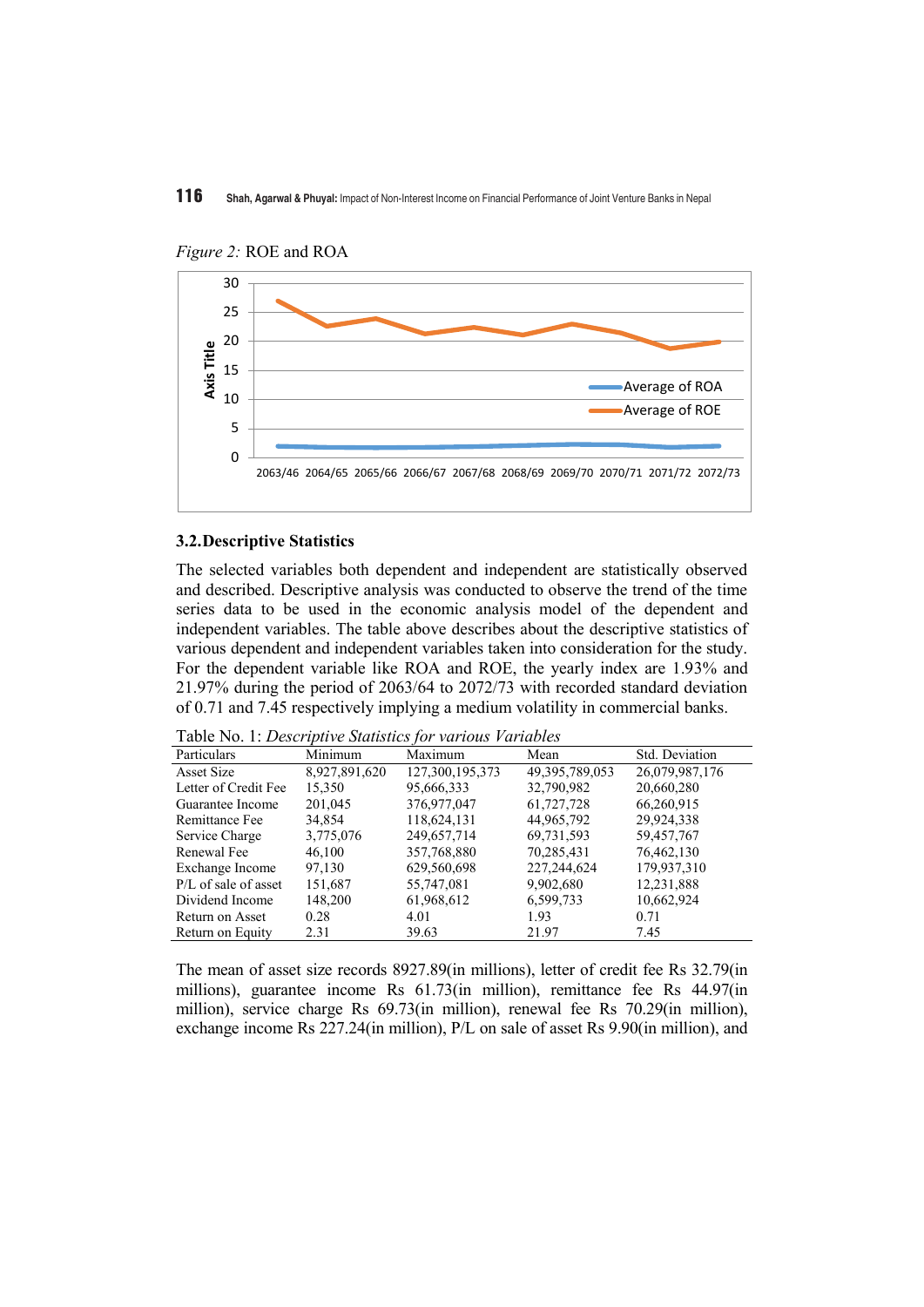dividend income Rs 6.6(in million). The result reveals that most of the high concentration on mean of joint venture banks is on exchange income, renewal fee, service charge, remittance fee, guarantee income and letter of credit fee. Although the mean value for exchange income is highest but the standard deviation of Rs 179.94(in million) makes less reliable for the category of non-interest income.

#### **3.3.Correlational Analysis**

Correlational Analysis is the process of studying the strength of that relationship with the available statistical data. The sample correlational coefficient ranges between -1 and +1 and quantifies the direction and strength of the linear association between the two variables. The correlation between the two variables can be positive (i.e. higher level of one variable are associated with higher levels of the other) or negative (i.e., higher level of one variable are associated with lower levels of the other). Correlation analysis contributes to the understanding of economic behavior, aids in locating the critically important variable on which other depend. The effect of correlation is to reduce the range of uncertainty. The prediction based on correlational analysis is likely to be more variable and near to reality.

Table No. 2: *Correlations among Variables*

|                | X1 | X2    | X3    | X4       | $\check{ }$<br>X5 | Х6       | X7       | X8       | Х9       | X10      | X11      |
|----------------|----|-------|-------|----------|-------------------|----------|----------|----------|----------|----------|----------|
| X1             |    | $8**$ | 0.171 | 752**    | $.715**$          | $.658**$ | $.566**$ | $-0.119$ | $.721**$ | 0.135    | 0.174    |
| X <sub>2</sub> |    |       | 0.171 | $.723**$ | $.610**$          | $.618**$ | $.552**$ | $-0.173$ | $.772**$ | $.302*$  | $.314*$  |
| X3             |    |       |       | $-0.104$ | 0.18              | 0.07     | 0.17     | $.446**$ | 0.072    | $.404**$ | 0.035    |
| X <sub>4</sub> |    |       |       |          | $.401**$          | $.773**$ | $.557**$ | $-280*$  | $.530**$ | 0.165    | $.358**$ |
| X5             |    |       |       |          |                   | $.340**$ | 0.071    | $-0.182$ | $.560**$ | 0.112    | 0.033    |
| X6             |    |       |       |          |                   |          | $.481**$ | $-0.125$ | .488**   | 0.086    | 0.12     |
| X7             |    |       |       |          |                   |          |          | 0.09     | $.601**$ | $.422**$ | $.469**$ |
| X8             |    |       |       |          |                   |          |          |          | $-0.129$ | $.259*$  | $-0.012$ |
| X9             |    |       |       |          |                   |          |          |          |          | 0.123    | 0.087    |
| X10            |    |       |       |          |                   |          |          |          |          |          | $.784**$ |
| X11            |    |       |       |          |                   |          |          |          |          |          |          |

Note: \*\* means significance at 0.01(two tailed); \*means significance at 0.05(two tailed)

Where, X1=Assets Size, X2= Letter of Credit Fee, X3= Guarantee Income, X4= Remittance Fee, X5= Service Charge, X6= Renewal Fee, X7= Exchange Income,  $X8 =$  Profit/loss on Sale of Assets,  $X9 =$  Dividend Income,  $X10 =$  Return on Assets  $(ROA)$ ,  $X11 = Return on Equity (ROE)$ 

For the case or ROA, the result reveals that the corresponding coefficient value as given in the table no. 2 indicates that there is positive relationship among all the variable implying in ROA. Further, among the variables, 4 of them named ROA and letter of credit fee, ROA and guarantee income, ROA and exchange income and ROA and Profit/Loss on sale of asset are statistically significant correlation between ROA. This means increase in one of the mentioned variable will significantly increase the value of other variables and vice versa. Rest variables are not statistically significant indicates the correlation relation cannot be predicted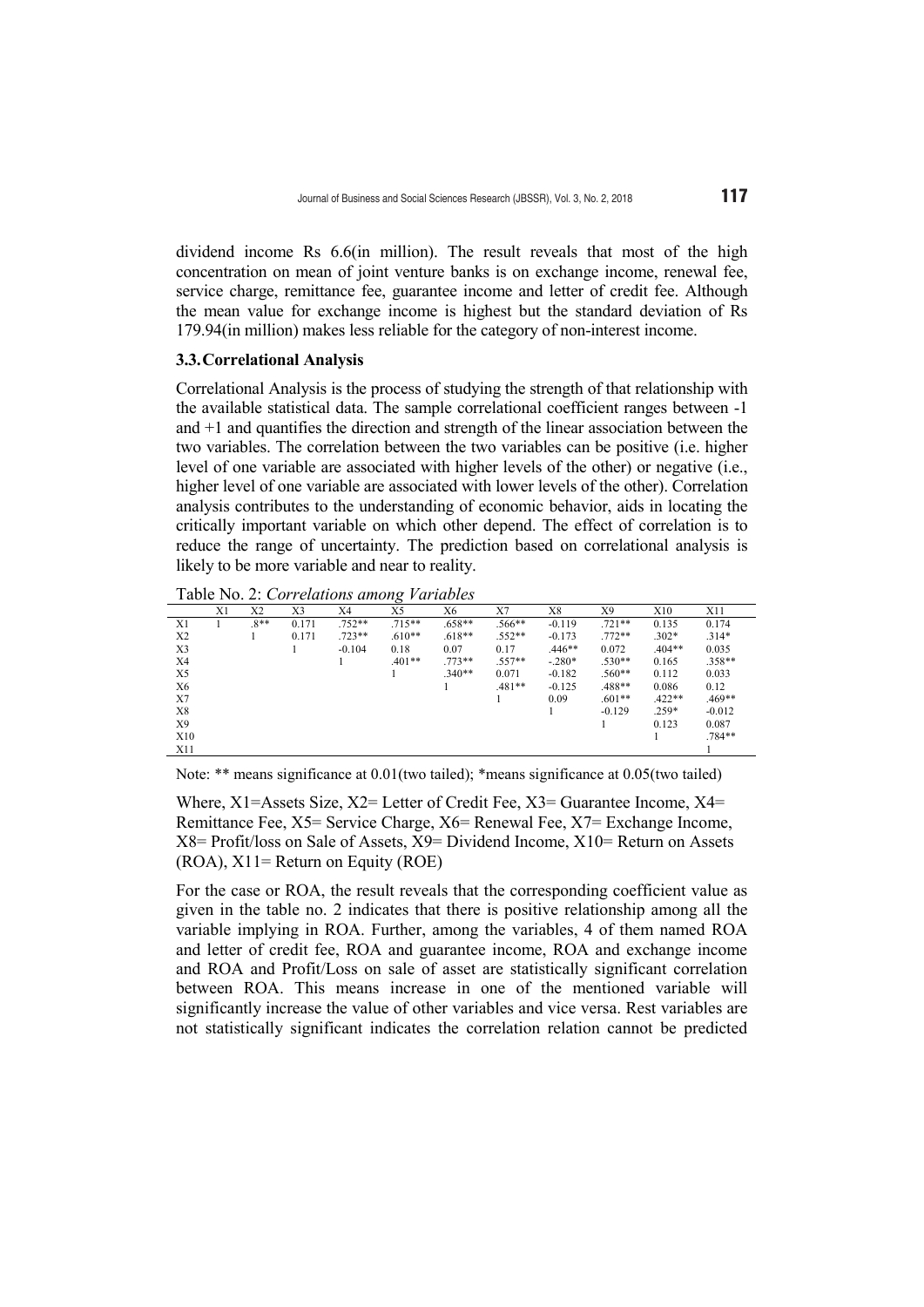from the values appeared in the result table. Similar to ROA, ROE also revealed the corresponding coefficient value. From the table no 2 it is clear that only one variable has negative relationship in ROE. However, only 3 of the variables i.e. ROE and letter of credit fee, ROE and remittance fee and ROE and exchange income are statistically significant correlation with ROE. The correlation table indicates that in both ROA and ROE, there is positive relationship between variables and indicates increase in one variable help to improve another variables and vice versa.

#### **3.4.Multiple Regression Analysis**

In order to test the statistical significance and robustness of the results, regression models have been used. The regression analysis has been conducted to investigate whether or not the return on assets and return on equity are affected by the bank specific internal non-interest variables.

The table 4.3 shows that there is significant relationship of ROA with assets size, letter of credit fee, guarantee income, service charge, exchange income and dividend income and there is no significant relationship with remittance fee, renewal fee and profit/loss on sale of assets. The significant relationship indicates that the variables like assets size, letter of credit fee, guarantee income, service charge, exchange income and dividend income will affect the dependent variable like ROA such that an increase in value in these variables will increase the value of the return on assets and vice versa. The end result is that the null hypothesis  $Ho<sub>1</sub>$ ,  $Ho_2$ ,  $Ho_3$ ,  $Ho_5$ ,  $Ho_7$ , and  $Ho_9$  are rejected. The null hypothesis  $Ho_4$ ,  $Ho_6$  and  $Ho_8$  are accepted as they have significance value greater than 0.05.

|                                  | Analysis with VIF on ROA |          |            | Analysis with VIF on ROE |          |            |  |
|----------------------------------|--------------------------|----------|------------|--------------------------|----------|------------|--|
| Particulars                      | Standardized             | Sig.     | <b>VIF</b> | Standardized             | Sig.     | <b>VIF</b> |  |
|                                  | Coeff. (Beta)            |          |            | Coeff. (Beta)            |          |            |  |
| (Constant)                       | 1.172                    | $\theta$ |            | 14.002                   | $\theta$ |            |  |
| <b>Asset Size</b>                | $-0.89$                  | 0.001    | 6.9        | $-0.684$                 | 0.008    | 6.9        |  |
| Letter of Credit Fee             | 0.479                    | 0.021    | 4.64       | 0.498                    | 0.018    | 4.64       |  |
| Guarantee Income                 | 0.236                    | 0.059    | 1.713      | $-0.058$                 | 0.641    | 1.713      |  |
| Remittance Fee                   | 0.27                     | 0.217    | 5.358      | 0.454                    | 0.043    | 5.358      |  |
| Service Charge                   | 0.6                      | 0.002    | 4.029      | 0.472                    | 0.016    | 4.029      |  |
| Renewal Fee                      | $-0.183$                 | 0.242    | 2.745      | $-0.335$                 | 0.037    | 2.745      |  |
| Exchange Income                  | 0.778                    | $\theta$ | 3.301      | 0.857                    | $\theta$ | 3.301      |  |
| Profit and loss of sale of asset | 0.164                    | 0.154    | 1.48       | 0.028                    | 0.808    | 1.48       |  |
| Dividend Income                  | $-0.46$                  | 0.014    | 3.768      | $-0.654$                 | 0.001    | 3.768      |  |
| R                                |                          | 0.728    |            |                          | 0.720    |            |  |
| R Square                         |                          | 0.53     |            |                          | 0.519    |            |  |
| <b>Adjusted R Square</b>         |                          | 0.452    |            |                          | 0.439    |            |  |
| Std. Error of Estimate           |                          | 0.52431  |            |                          | 5.58396  |            |  |
| Durbin-Watson                    |                          | 1.076    |            |                          | 1.053    |            |  |

Table No. 3: *Multivariate Regression Analysis with VIF on ROA and ROE*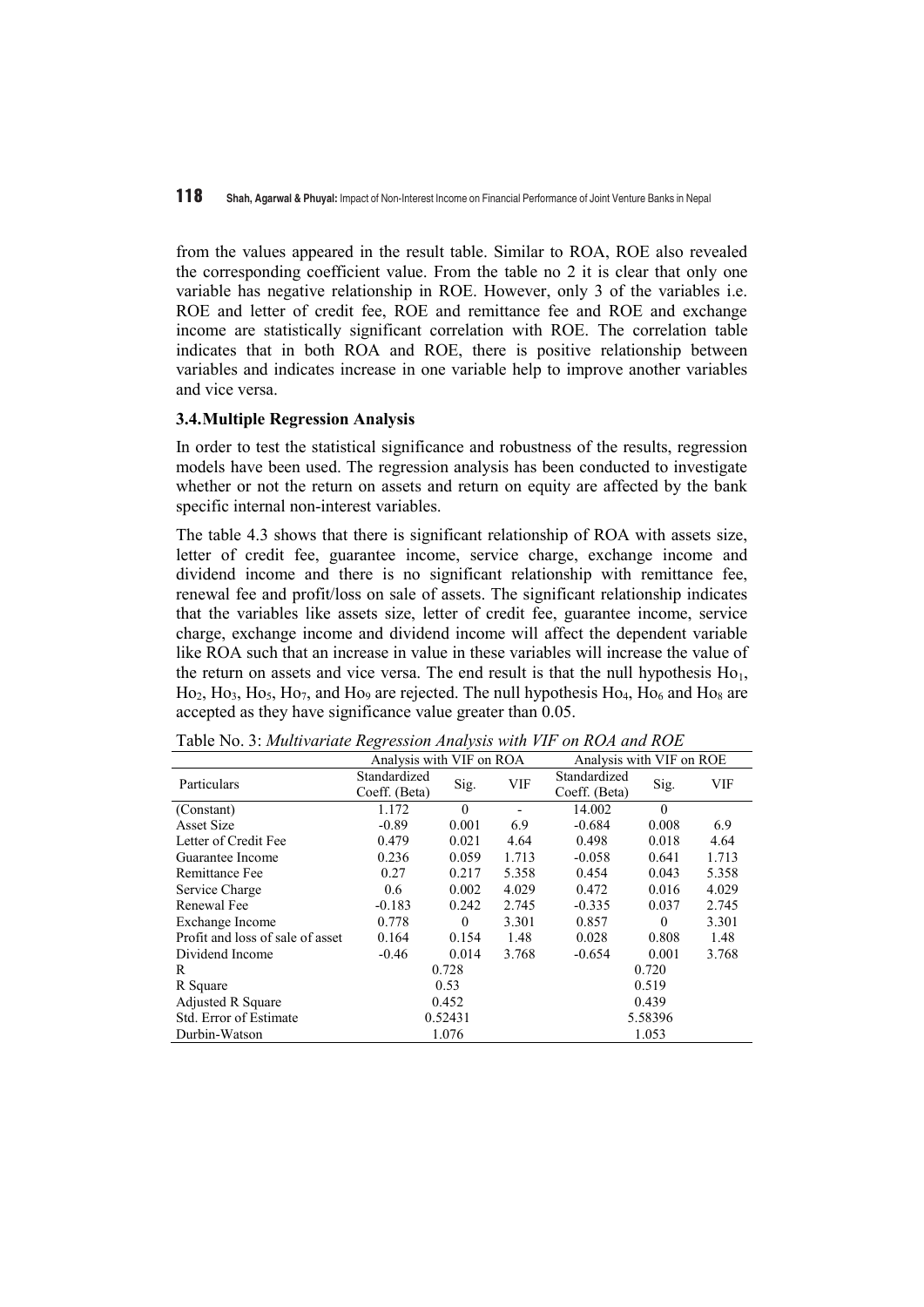#### **Analysis of Factors Affecting ROA**

Also before the analysis of the data, we should detect if there is any multicollinearity among the variable chosen. The variance inflation is performed to support the validity of the regression results. In case of VIF, if the results are below 10, it suggests that there is no multi-collinearity. The result of VIF reveals that it is reasonably good. The values of variance inflation factor for the variables are in the range from 1.48 to 6.9 for variables assets size, letter of credit fee, guarantee income, remittance fee, service charge, renewal fee, exchange income, profit/loss on sale of assets and dividend income.

The beta for asset size -0.89 signifies that for Rs 1 increase in asset size will lead to decrease the ROA by 0.89%. the beta of letter of credit fee, guarantee income, remittance fee, service charge, exchange income, and profit/loss on sale of assets signifies that Rs 1 increase in these variables will lead to increase ROA by 0.479%, 0.2336%,o.27%,0.6%,0.778%and 0.164% respectively. Whereas the beta of -0.183 and -0.46 for renewal fee and dividend income will cause to reduce the ROA by 0.183% and 0.46% respectively for every Rs 1 increase in the variables.

The above table describes the summary of regression analysis with regards to the dependent variable return on assets. The value of  $R^2$ =0.53 means that the selected bank variable will explain only 53% of the change in ROA whereas the rest 47% is accounted to other variables. The study used Durbin-Watson test to determine the auto correlation of all variables. The study confines that there is no auto correlation in Nepalese commercial bank and selected bank internal variables since the value is near to 2.

# **Analysis of Factors Affecting ROE**

In Model 2, we have analyzed the relationship between the dependent variable ROE with independent variables such as Assets size, letter of credit fee, guarantee income, remittance fee, service charge, renewal fee, exchange income, profit/loss on sale of assets and dividend income during the period of ten years.

The table3 shows that there is significant relationship of ROE with independent variables like asset size, letter of credit fee, remittance fee, service charge, renewal fee, exchange income and dividend income and there is no significant relationship of profit/loss on sale of assets and guarantee income with ROE. The significant relationship indicates that the variables like assets size, letter of credit fee, service charge, exchange income, renewal fee and dividend income will affect the dependent variable like ROE such that an increase in value in these variables will increase the value of the return on equity and vice versa.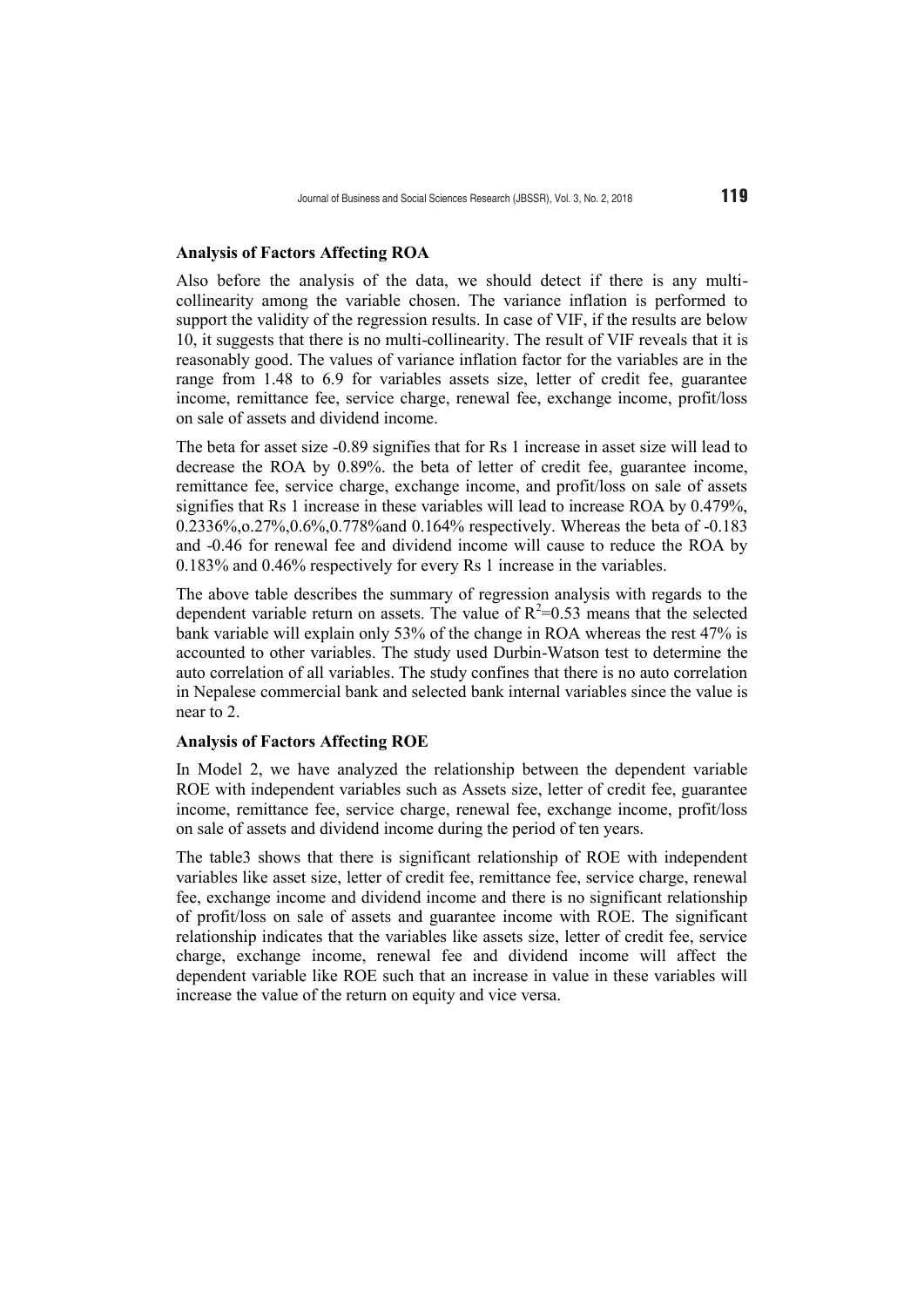Also before the analysis of the data, we should detect if there is any multicollinearity among the variable chosen. The variance inflation is performed to support the validity of the regression results. In case of VIF, if the results are below 10, it suggests that there is no multi-collinearity. The result of VIF reveals that it is reasonably good. The values of variance inflation factor for the variables are in the range from 1.48 to 6.9 for variables assets size, letter of credit fee, guarantee income, remittance fee, service charge, renewal fee, exchange income, profit/loss on sale of assets and dividend income. The end result is that the null hypothesis  $Ho<sub>1</sub>, Ho<sub>2</sub>, Ho<sub>4</sub>, Ho<sub>5</sub>, Ho<sub>6</sub>, Ho<sub>7</sub>, and Ho<sub>9</sub> are rejected. The null hypothesis Ho<sub>3</sub> and$  $Ho<sub>8</sub>$  are accepted as they have significance value greater than 0.05.

The beta for asset size -0.684 signifies that for Rs 1 increase in asset size will lead to decrease the ROE by 0.684%. the beta of letter of credit fee, remittance fee, service charge, exchange income, and profit/loss on sale of assets signifies that Rs 1 increase in these variables will lead to increase ROE by 0.498%, 0.454%,0.472%,0.857%,and 0.028% respectively. Whereas the beta of -0.058, - 0.335 and -0.654 for guarantee income, renewal fee and dividend income will cause to reduce the ROE by 0.058%, 0.335 and 0.654% respectively for every Rs 1 increase in the variables.

The table describes the summary of regression analysis with regards to the dependent variable return on equity. The value of  $R^2 = 0.519$  means that the selected bank variable will explain only 51.9% of the change in ROE whereas the rest 48.1% is accounted to other variables. The study used Durbin-Watson test to determine the auto correlation of all variables. The study confines that there is no auto correlation in Nepalese joint venture commercial bank and selected bank internal variables since the value is near to 2.

# **Variance Analysis with ANOVA on ROA and ROE**

It is a collection of statistical models, the difference among group means and their associated procedures used as variation among and between groups. A variety of techniques are used with multiple factor ANOVA to reduce cost. Our techniques used in factorial designs are to minimize replication and to combine groups when effects are found to be statistically or practically insignificant. An experiment with many insignificant factors may collapse into one with a few factors supported by many replications.

| TAUIC INU 4.AINU VA UN NUA UNU NUE |                |    |             |       |      |  |  |
|------------------------------------|----------------|----|-------------|-------|------|--|--|
|                                    | Sum of Squares | Df | Mean Square |       | Sig. |  |  |
| Regression                         | 16.73          |    | .859        | 6.762 | .000 |  |  |
| Residual                           | 14.845         | 54 | 0.275       |       |      |  |  |
| Total                              | 31.575         | 63 |             |       |      |  |  |

Table No 4.*ANOVA on ROA and ROE*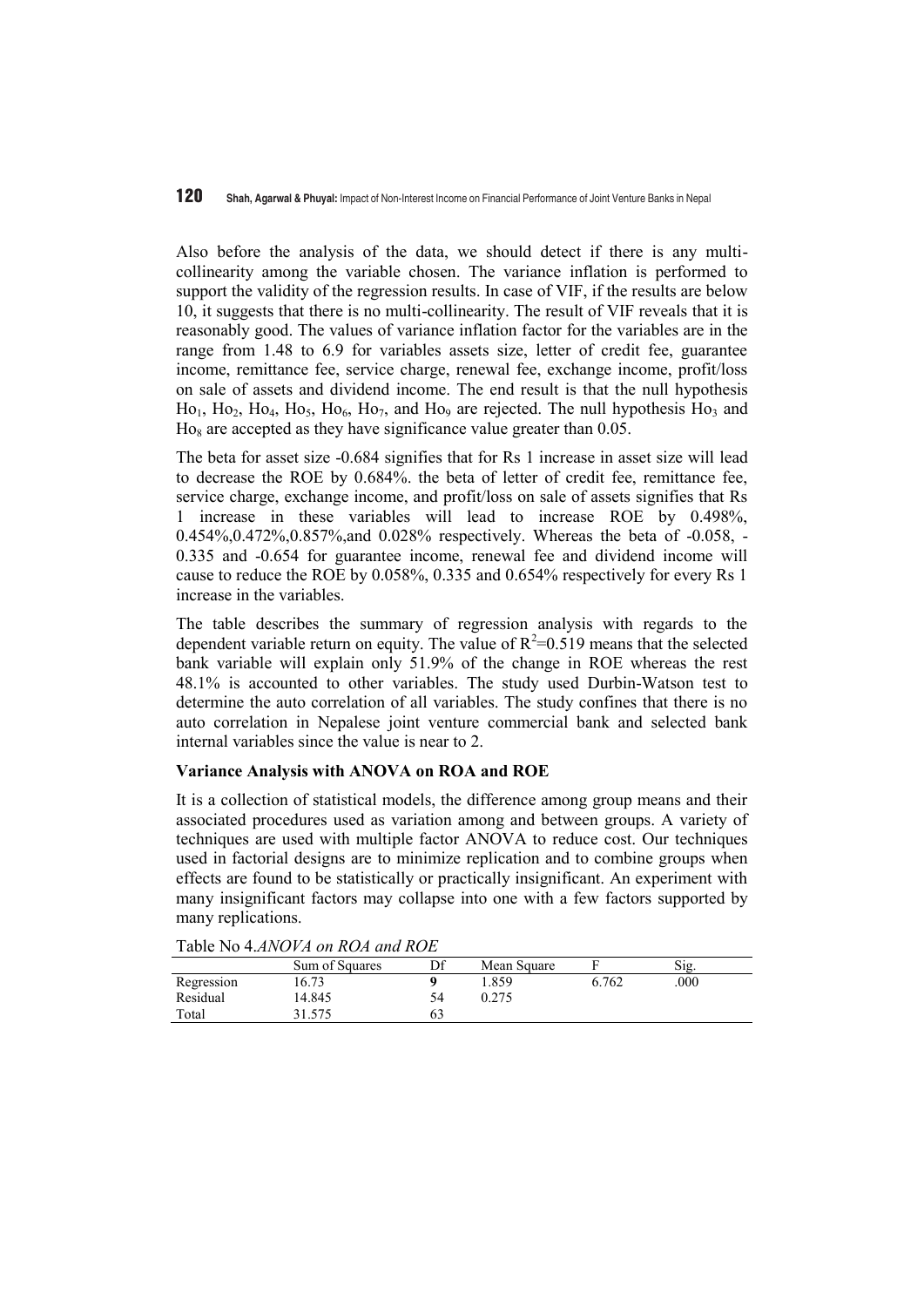The table 4 describes the output of the ANOVA analysis and whether we have a statistically significant difference between group means. The data reveals that the significance level is 0.000 which is less than 0.05 concluding that there is a significant difference in the mean of the selected bank internal variables with return on assets. The table 4 describes the output of the ANOVA analysis and whether we have a statistically significant difference between group means. The data reveals that the significance level is 0.000 which is less than 0.05 concluding that there is a significant difference in the mean of the selected bank internal variables with return on equity.

| 10010 100.0.11110 / 11 01 11011 0110 1101 |                |    |             |       |      |  |  |
|-------------------------------------------|----------------|----|-------------|-------|------|--|--|
|                                           | Sum of Squares | df | Mean Square |       | Sig. |  |  |
| Regression                                | 1814.765       |    | 201.641     | 6.467 |      |  |  |
| Residual                                  | 1683.751       | 54 | 31.181      |       | .000 |  |  |
| Total                                     | 3498.517       |    |             |       |      |  |  |

## **4. Concluding Remarks**

The research was conducted to identify the non-interest income variables that will likely affect the financial performance of the joint venture banks of Nepal. To measure the financial performance, the indicator of profitability i.e. returns on assets and return on equity is taken into consideration for the study. We find out the non-interest income variables that would affect the financial performance of the joint venture banks. The variables are assets size, letter of credit fee, guarantee income, remittance fee, dividend income, exchange income, service charge, and renewal fee. Through this it can be concluded that banks need to keep the noninterest income variables into consideration at times for improving the financial performance of the joint venture banks. As apart from the interest income, there are lot of non-interest variables which leads to profitability so the banks looking to increase its profitability with lesser risk need to take these variables into consideration.

In order to identify the relationship of these non-interest income variables on the indicators of financial performance that is return on assets and return on equity, it is found that not all variables have equal effect on the profitability as measure of financial performance. It is noted that for joint ventures the factors like assets size, letter of credit fee, guarantee income, remittance fee, dividend income, exchange income, service charge, and renewal fee have a significant relationship with the measure of financial performance that is return on assets and return on equity. Therefore, banking institutions can focus on these variables to enhance their performance.

To know about the impact of these non-interest variables on the financial performance, it is found that the variables like letter of credit fee, service charge,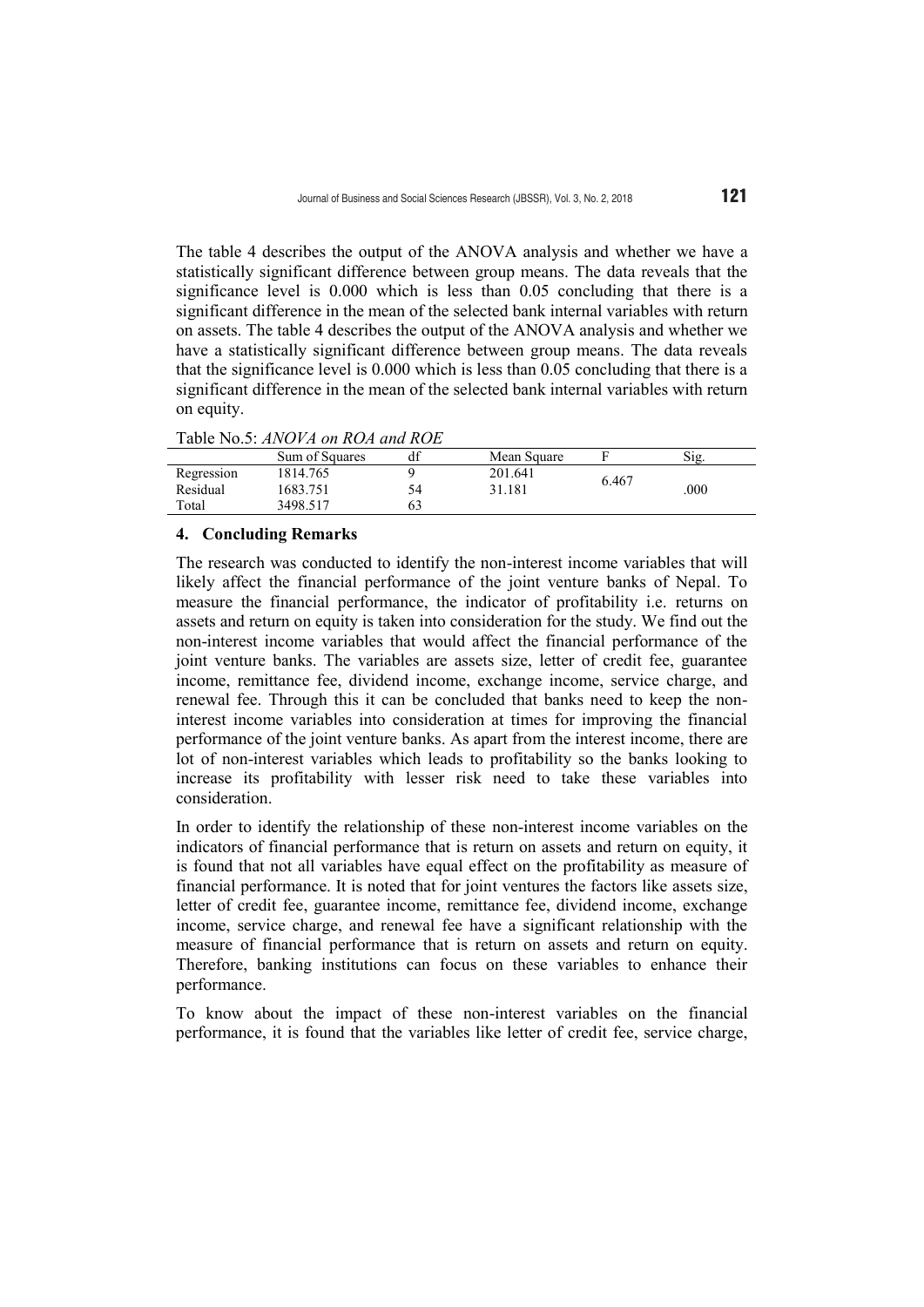exchange income and dividend income leads to increase both the return on assets and return on equity. Hence, the banks instead of focusing on all the other variables of non-interest income, they can scrutinize there area of focus on these four variables more than the other as they have a significant relationship on the profitability. Further, the parameter of non-interest income amounts to almost 50% effect on the profitability. Hence these variables should not be ignored as they lead to increase in profit with minor risk than the interest income variables.

The findings provide an insight into the characteristics and practices of successful commercial in terms of profitability. In the view of these, the following recommendations can be made which may be useful for bank management, policy makers, shareholders and further researchers.

- The banks management should review at regular times about the inclusion of the non-interest variables and its inclusion on the profitability. As the non-interest variables amounts to fifty percent effect on the profitability, hence they should try to enhance income in these variables to assure more profits.
- The finding of the research can help the policy makers to know about how they must work in the future that is in best interest for the banking institutions. With the result of this research paper they can develop policy that will more likely cause to increase the profitability in these variables by introducing new products to customers.
- As for shareholders, while evaluating the profitability of the banking institutions, they must also consider the contribution of the non-interest income apart from the interest income sources. With the non-interest income causing almost fifty percent impacts on profitability, they must consider this information to know which bank is performing well in the market as oppose to others.
- This research paper becomes a guiding principle for the future research works in this particular field. The further researcher can also add up other variables while analyzing the profitability which couldn't be incorporated in this paper.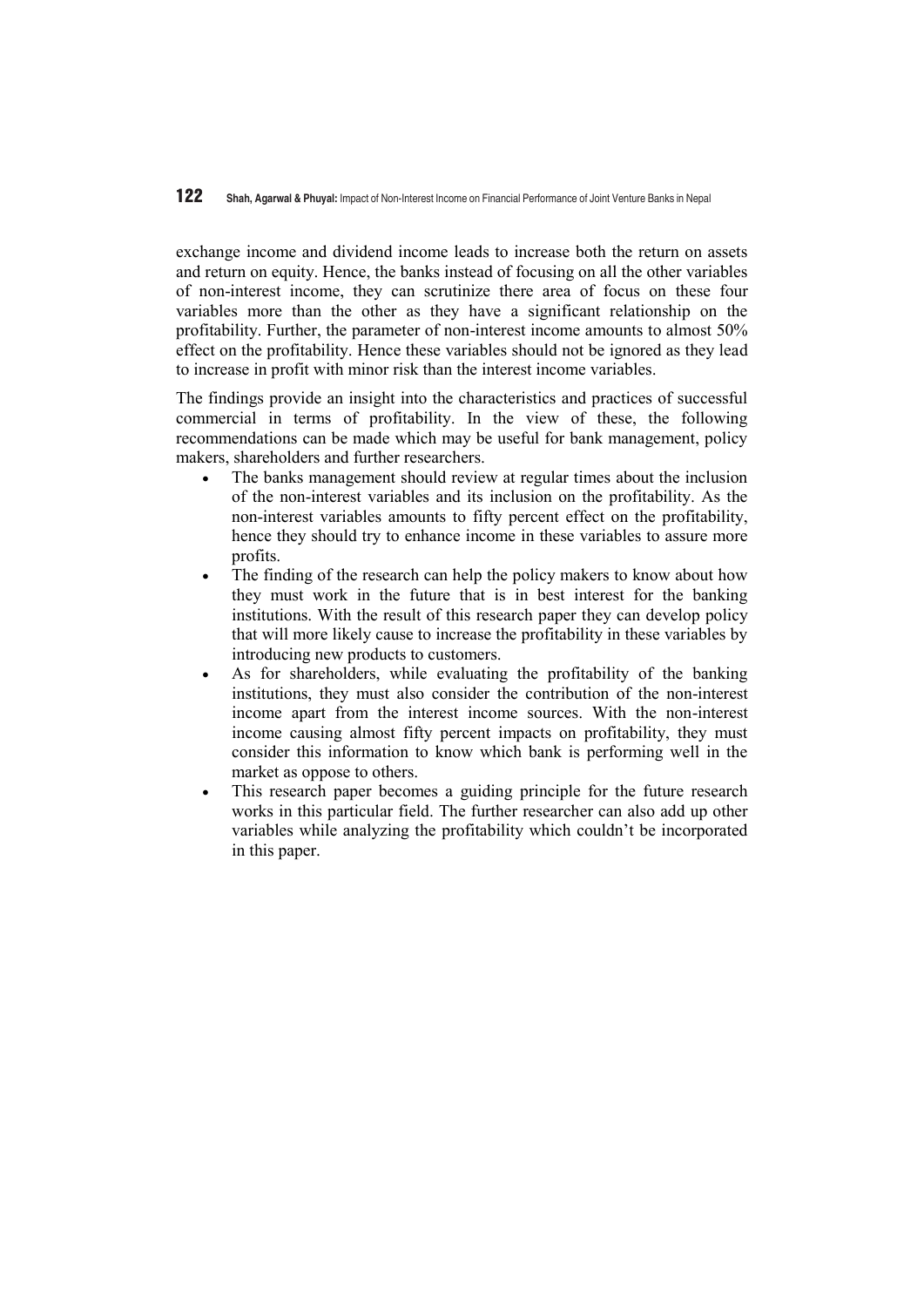#### **References**

- Craigwell, R., & Maxwell, C. (2005).*Non-interest income and financial performance at commercial banks in Barbados.* Seminar paper presented on 26th Annual Review Seminarto Research Department, Central Bank of Barbados.
- De Young, R., &Rice, T. (2004). Non-interest income and financial performance at U.S. commercial banks. *The Journal Financial Review, 39*(1), 10-18.
- Feldman, R. J., & Schmidt, J. (1999). Noninterest income: A potential for profits, risk reduction and some exaggerated claims. *Fedgazette*, 20-21.
- Gichure, K. S. (2015). The relationship between non-interest income and financial performance of commercial banks in Kenya. *International Journal of Finance and Accounting*, *1*(2), 35-47.
- Guo, R. (2015). *Cross-border management: Theory, method and application*. Springer.
- Hoang Thi Linh, C. (2014). *How did revenue diversification affect bank performance in emerging economies during the financial crisis?* [Unpublished Master's thesis]. University of Vaasa.
- Kallianiotis, I. (2013). *International financial transactions and exchange rates: Trade, investment, and parities*. Springer.
- Lozano-Vivas, A., & Pasiouras, F. (2010). The impact of non-traditional activities on the estimation of bank efficiency: international evidence. *Journal of Banking & Finance*, *34*(7), 1436-1449.
- Morris, C. S., & Regehr, K. (2014). What explains low net interest income at community banks?. *Economic Review*, *2*, 5-33.
- Nepal, S. (2015). *Impact of non-interest income on profitability of commercial Banksin Nepal* [UnpublishedMBA Research Project].Ace Institute of Management, Pokhara University.
- Nichols, H. W. (1950). Joint ventures. *Virginia Law Review*, 425-459.
- Rai, R., Kharel, S., Devkota, N., & Paudel, U. R.(n.d.). Customers perception on green banking practices: A desk. *The Journal of Economic Concerns, 10*(1), 82-95.
- Raluca, D. S. O. (2012). Globalization and its effects on the banking management. *Annals-Economy Series*, *4*, 133-136.